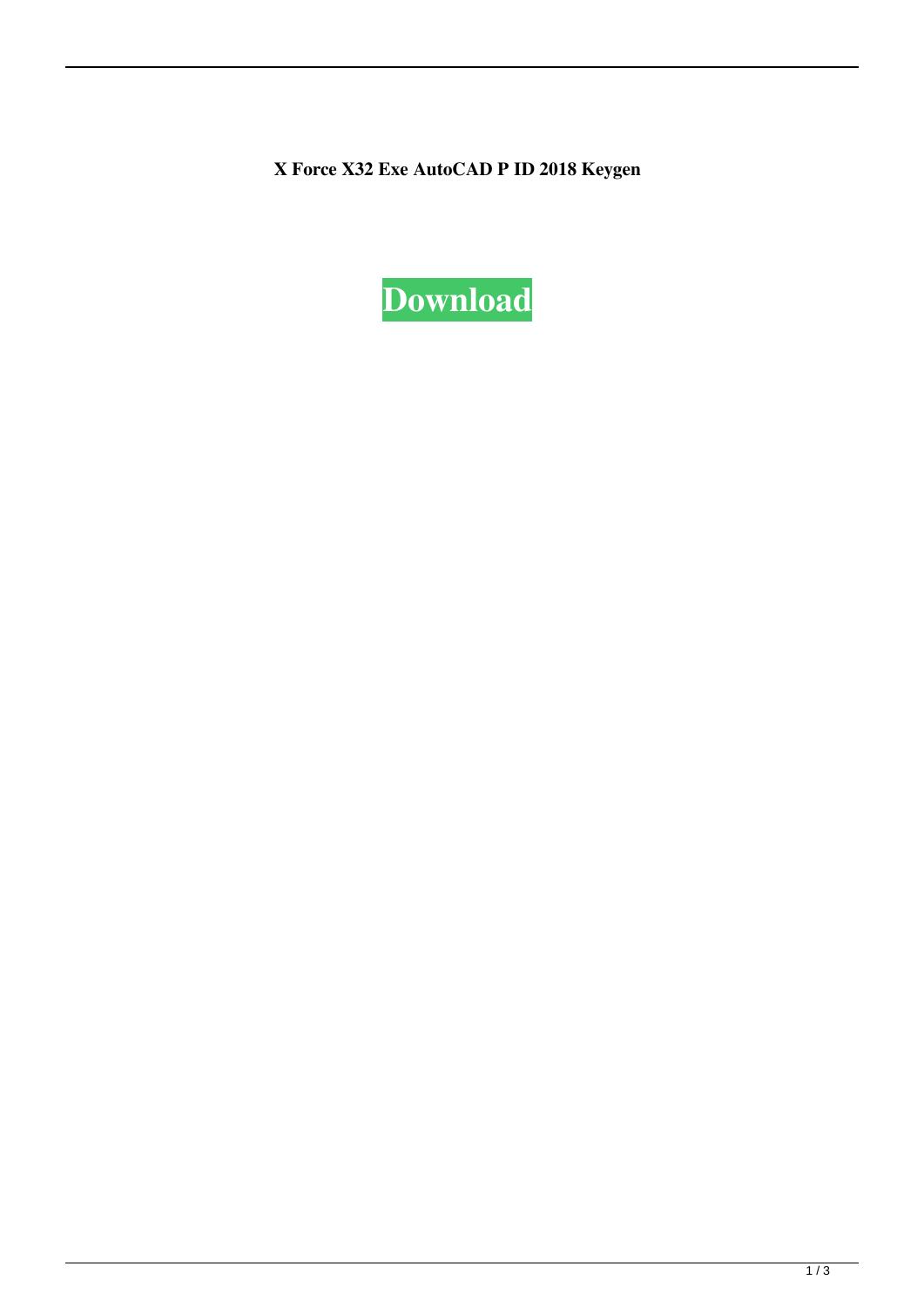p id free download xforce. Autodesk AutoCAD 2018 and All. This page contains all the Autodesk AutoCAD. 2018 X-FORCE Download Manager. 2019 - Download. Autodesk AutoCAD 2018 and all Products [32 bit/64 bit] - X-FORCE Keygen. CAD Inventor 2007 2009 2010 2011 2012 2016 2018 References External links Category:Inventor (software) Category:Autodesk software Category:Windows-only software Category:Hacking in the 2000s Category:Software cracking tools Category:Proprietary cross-platform software Category:Software using the GPL license Category:Software using the MPL licenseNewsroom REPORT: Ingenuity to San Francisco Turns into California's First Taco Truck Tuesday, August 20, 2012 August 20, 2012 The first Taco Truck, San Francisco, made its debut in the city's Mission District, Aug. 14. The truck hails from Ingenuity Mobile Technologies, a company that develops, licenses and markets innovative mobile business solutions and services, and whose slogan is "Empowering entrepreneurs." In this case, the enterprise is a mobile retail outlet that sells taco, burrito, quesadilla, nachos, tostadas and more, from inside the truck. This operation, as expected, is pretty innovative. Ingenuity's first Taco Truck model hails from the "hybrid space"; it's a regular taco truck with special features that include a cooler, printer, hot dog cooker, garbage disposal, an indoor bathroom, a cleaning service and more. As for the truck's financing, Ingenuity has the two largest U.S. lenders – Bank of America and Wells Fargo – in its corner. To a certain extent, the truck is less about catering to some Hispanic special-interest group in San Francisco, and more about creating a mobile retail outlet in the city that can (at least some of the time) sell a real taco, burrito or quesadilla. This underscores an interesting development in the city: San Francisco is not alone. Since the recession, more and more Americans are using their mobile phones to shop and eat out, at least part-time. Last year, Citi released a